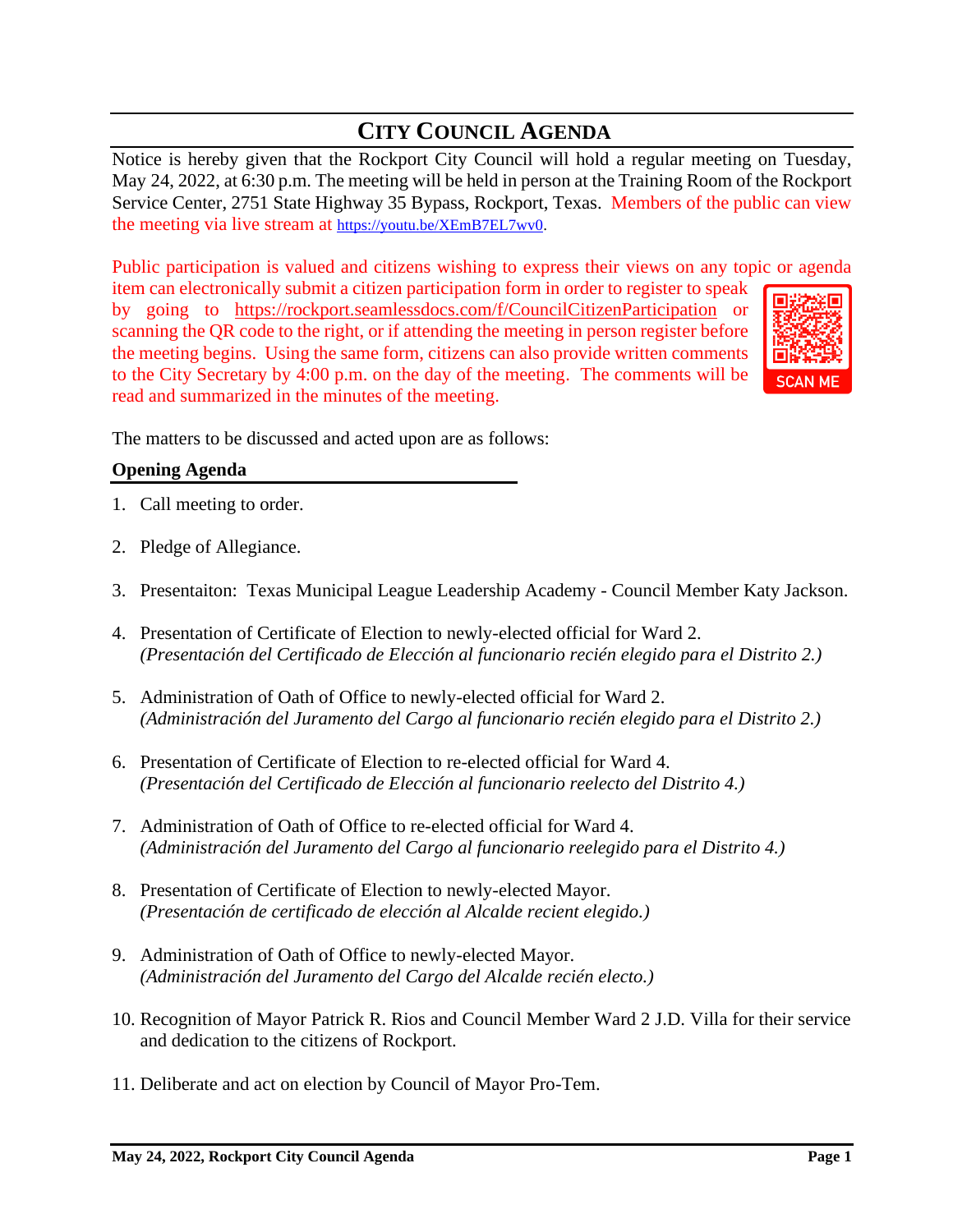## 12. Citizens to be heard.

At this time, comments limited to three (3) minutes will be taken from the audience from persons who have signed the speaker's card located on the table in the back of the Training Room of the Service Center and delivered to the City Secretary before the meeting begins, or written comments received by 4:00 p.m. on the day of the meeting, on any subject matter that is not on the agenda, will be read and summarized in the minutes of the meeting. Persons wishing to address the Council and who have registered using the Citizen Participation Form will have up to three minutes to speak. In accordance with the Open Meetings Act, Council may not discuss or take action on any item that has not been posted on the agenda. While civil public criticism is not prohibited; disorderly conduct or disturbance of the peace as prohibited by law shall be cause for the chair to terminate the offender's time to speak.

# **Consent Agenda**

All consent agenda items listed are considered to be routine by the City Council and will be enacted by one motion. There will be no separate discussion of these items unless a Council Member so requests, in which event the item will be removed from the Consent Agenda and considered in its normal sequence on the agenda.

- 13. Deliberate and act on approval of Regular Meeting Minutes of May 10, 2022, and Special Canvass Meeting Minutes of May 18, 2022.
- 14. Deliberate and act on  $2<sup>nd</sup>$  quarter report from the Texas Marine Science Institute/Mission Aransas National Estuarine Research Reserve for Fiscal Year 2021-2022 Bay Education marketing expenditures.
- 15. Deliberate and act on approval of an Agreement with Children's Coalition of Aransas County.

# **Regular Agenda**

- 16. Deliberate and act on first reading of an Ordinance granting a Conditional Use Permit for 14 additional RV spaces and to bring the existing RV Park into zoning compliance, for property located at 217 South Fulton Beach Road; also known as Fulton Bayview Addition, Block F, Lots 1, 2, 3 & water front east of 1, 2, 3, and undivided interest in water front east of Fulton Avenue, and BeaconRV Park and Marina Subdivision, Lot 1-R – 2-R, City of Rockport, Aransas County, Texas; subject to compliance with the conditions stated within this Ordinance, as well as those stipulated in the City of Rockport Code of Ordinances; repealing all Ordinances in Conflict therewith; providing for sesverability; and providing an effective date.
- 17. Deliberate and act on first reading of an Ordinance granting a Conditional Use Permit for 78 additional RV spaces and to bring the existing RV Park into zoning compliance, located at 1222 Highway 35 South; also known as S1950 Forrest Oaks, Block 1, Lots 1 & 2, City of Rockport, Aransas County, Texas; subject to compliance with the conditions stated within this Ordinance, as well as those stipulated in the City of Rockport Code of Ordinances; repealing all Ordinances in Conflict therewith; providing for sesverability; and providing an effective date.
- 18. Deliberate and act on first reading of an Ordinance amending Chapter 118 of the Code of Ordinances, City of Rockport, Texas, separating RV park regulations from manufactured home park regulations, revising non-conforming use regulations, and providing regulations for recreational vehicle parks; repealing all ordinances to the extent they are in conflict; providing for severability; and providing an effective date.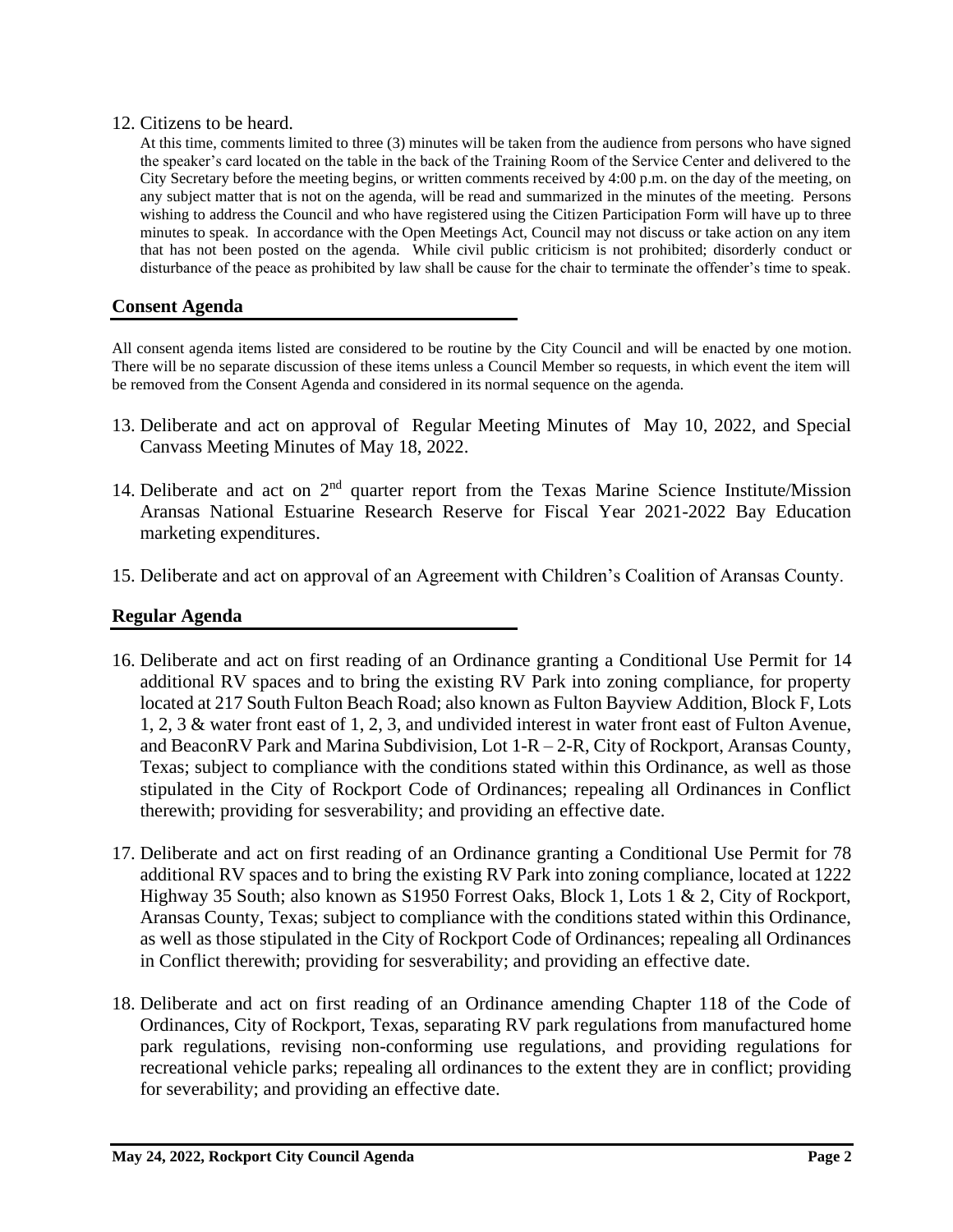- 19. Hear and deliberate with the Communications Board on a back-up Communications Center to be located at the Rockport Service Center.
- 20. Deliberate and act on approval to purchase equipment and implementation services for the backup Communications Center from Motorola (DIR Contract DIR-TSO-4101) and Intrado 911 Life and Safety Solutions (HGAC Contract EC07-20), authorizing the Interim City Manager to negotiate and execute all necessary documents.
- 21. Hear and deliberate on hurricane season preparedness.
- 22. Reports from Council.

At this time, the City Council will report/update on activities in respective Wards, and all committee assignments, which may include the following: Aransas County Alliance Local Government Corporation; Aransas Pathways Steering Committee; Building and Standards Commission; Coastal Bend Bays and Estuaries Program; Coastal Bend Council of Government; Coastal Bend Mayors Group; Park & Leisure Services Advisory Board; Planning & Zoning Commission; Rockport-Fulton Chamber of Commerce; Aransas County Storm Water Management Advisory Committee; Swimming Pool Operations Advisory Committee; Tourism Development Council; Tree & Landscape Committee; YMCA Development Committee; Texas Maritime Museum, Fulton Mansion, Rockport Center for the Arts, Aransas County, Aransas County Independent School District, Aransas County Navigation District, Town of Fulton, and Texas Municipal League. No formal action can be taken on these items at this time.

## **Executive Session**

City Council will hold an executive session pursuant to the provisions of Chapter 551 of the Texas Government Code, in accordance with the authority contained in:

- 23. Section 551.074 Personnel Matters to deliberate the appointment, employment, evaluation, reassignment, duties, discipline, or dismissal of a public officer or employee: Review of City Manager applications.
- 24. Section 551.071 Consultations with Attorney seeking the advice of attorney about pending or contemplated litigation or a settlement offer; and on a matter in which the duty of the attorney to the governmental body under the Texas Disciplinary Rules of Professional Conduct of the State Bar of Texas clearly conflicts with this chapter: 1) Legal questions related to the applicability of certain development regulations within the Extraterritorial Jurisdiciton; 2) Burnside Services, Inc.

# **Open Session**

City Council will reconvene into open session pursuant to the provisions of Chapter 551 of the Texas Government Code to take any actions necessary related to the executive sessions noted herein, or regular agenda items, noted above, and/or related items.

25. Adjournment.

#### **Special Accommodations**

This facility is wheelchair accessible and accessible parking spaces are available. Requests for accommodations or interpretive services must be made 48 hours prior to this meeting. Please contact the City Secretary's office at (361) 729- 2213, ext. 225 or FAX (361) 790-5966 or email [citysec@cityofrockport.com](mailto:citysec@cityofrockport.com) for further information. Braille is not available. The City of Rockport reserves the right to convene into executive session under Government Code §§ 551.071-551.074 and 551.086.